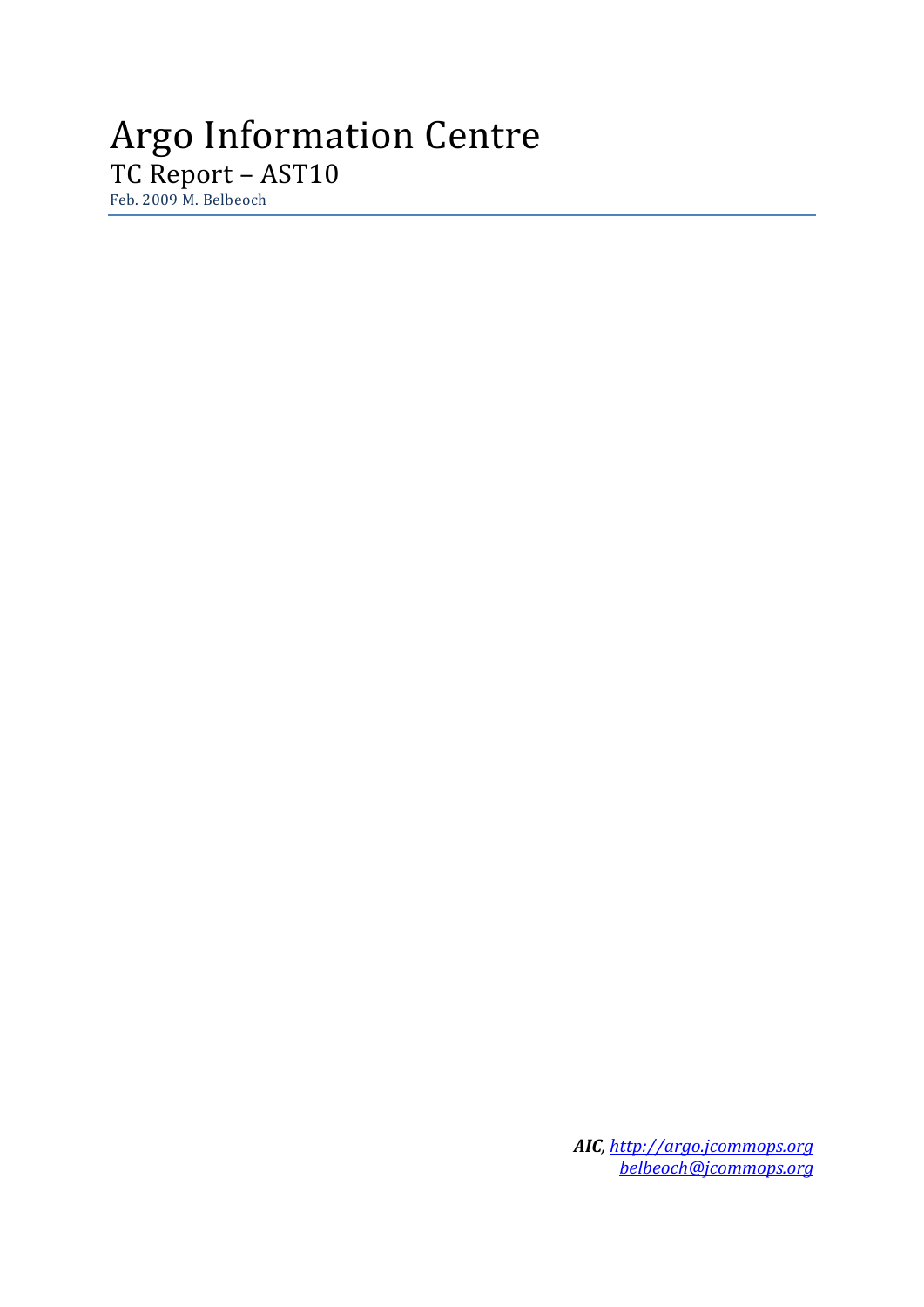| $2_{-}$ |  |
|---------|--|
|         |  |
|         |  |
|         |  |
|         |  |
|         |  |
|         |  |
|         |  |
|         |  |
|         |  |
| 3.      |  |
|         |  |
|         |  |
|         |  |
|         |  |
| 4.      |  |
| 5.      |  |
|         |  |
|         |  |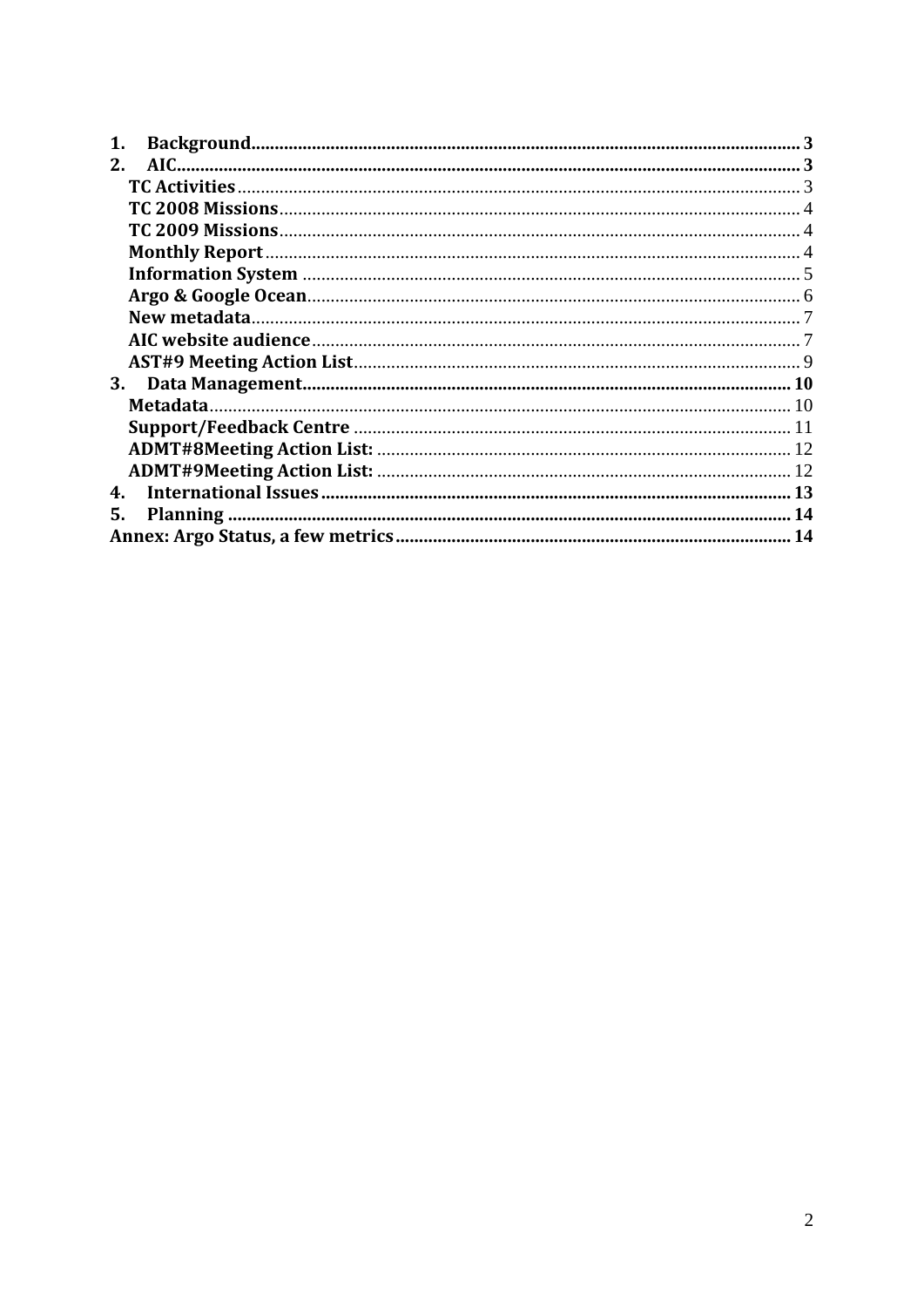## **1. Background**

<span id="page-2-0"></span>The international Argo Information Centre (AIC) is participating in the activities of the Argo Project Office and of the JCOMM in situ Observing Platform Support centre (JCOMMOPS). The AIC is funded on a yearly basis via voluntary contributions from Australia, Canada, China, France, Germany, India, the United Kingdom and the United States. In 2008 **Rep. of Korea** also began providing funds for the AIC.

IOC of UNESCO is also actively seeking new funding sources for the AIC.

JCOMMOPS (and its AIC component) faces the challenge of strengthening its infrastructure, integrating the existing services better and eventually extending its operations to new observing systems. In the context of the development of JCOMMOPS, it has been proposed to extend the Argo TC activities to the Ship Observation Team (VOS, SOOP), as of Feb. 2009.

In return, this permits to:

- stabilize Argo/SOT TC position (with a funding under pressure)
- hire a new I.T expert to work (half-time) for JCOMMOPS, as of September 2008.
- ‐ Develop further synergies with SOT (and SOOP in particular)

JCOMMOPS looks forward to serving Argo, DBCP, OceanSITES and SOT better than ever, thanks to this new resource.

On the other hand, the results/progress made on the extension/relocation of JCOMMOPS into a JCOMM Observing Program Support Centre will be provided in item 4.4.

From the inside perspective, JCOMMOPS identified the need for a dedicated resource (at least 1/2 time Coordinator) working on ship and cruise related information in order to capitalise on shared deployment resources and further develop cooperation between programs.

his could help in organizing more donor programmes, proactively identify new deployment T pportunities and eventually assist in retrieval procedure of beached instruments. o

### **2. AIC**

### **TC Activities**

The TC supports the Argo community on a wide range of issues that could be summarized in three keywords: Assistance, Monitoring, and Cooperation. Many of these issues became routine activities:

- ‐ Network status monitoring
- ‐ Data management status monitoring
- ‐ Monthly Reporting
- Assistance to deployment planning, float retrieval, data distribution
- Assistance to national programmes (ad hoc stats, maps, ...)
- ‐ Support Centre (user desk, QC feedback relay)
- ‐ Information System technical maintenance
- Information System content management (float metadata, contacts, documents, news, ...)
- ‐ International Cooperation, Donor Programmes
- ‐ JCOMMOPS Administration, development
- ‐ Links with SOT, DBCP, OceanSITES, IOC, WMO, JCOMM
- ‐ Media needs (photos, articles)
- ‐ Assistance to new programmes (Marine Mammals, ITP)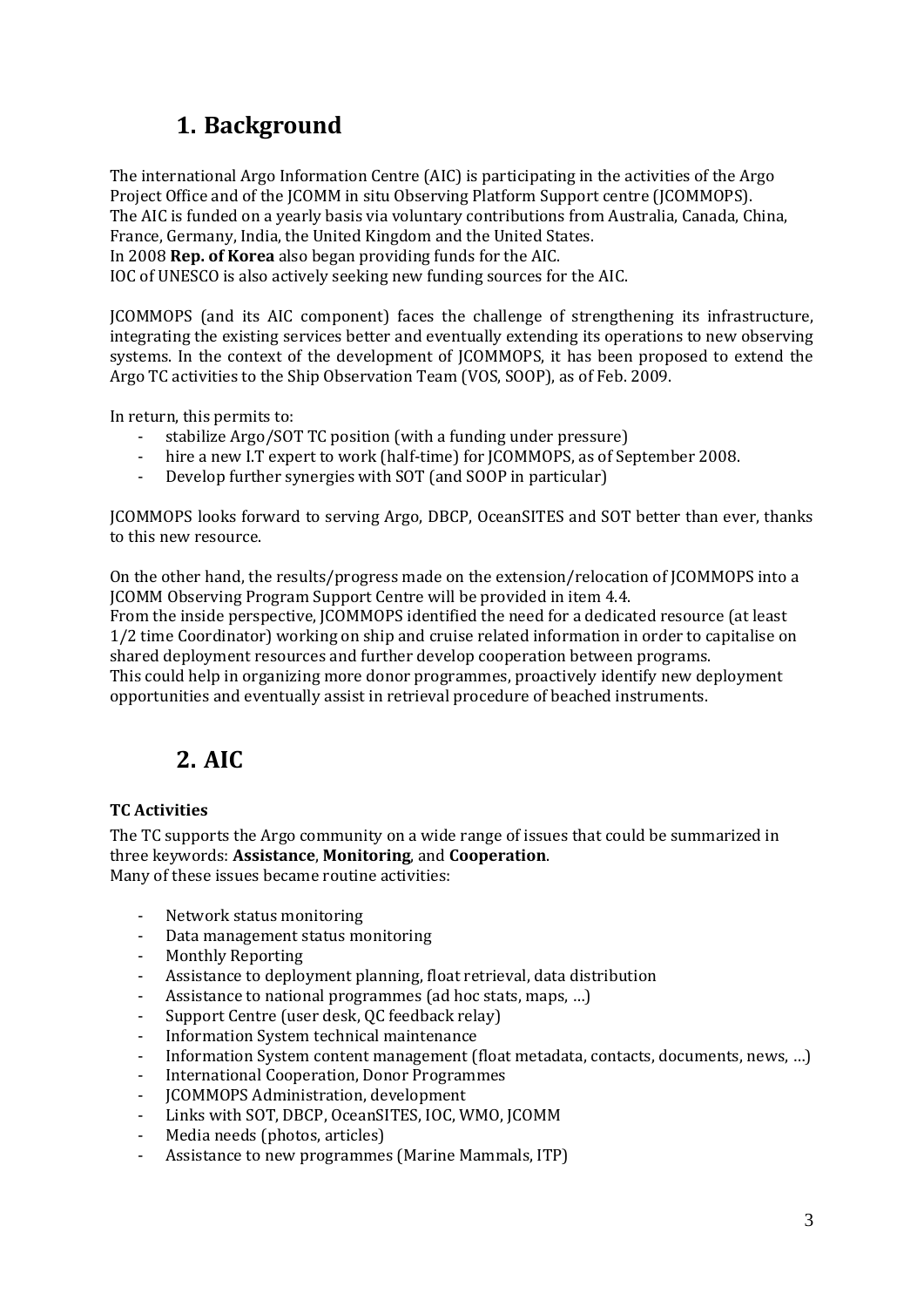<span id="page-3-0"></span>It has gradually became difficult to free working time for new developments, network status ‐ in depth - analyzes, technical assistance on instrumentation (see "Common Practices" below). The naturally growing Argo activities (a good sign), the new TC responsibilities on SOT, and the management of a new I.T expert did not help.

A student will work 4 months at the AIC (April-August 2008) on float lifetime statistics.

### **TC 2008 Missions**

Brest, France, Euro Argo (January) Exeter, UK, AST9 (February) Southampton, UK, Euro Argo Users Workshop (June) Paris, France, ABE‐LOS (April) St Petersburg, Russian Fed., JCOMM SOOS (July) Honolulu, USA, ADMT9 (October) Nice, France, GODAE final (November)

#### **TC 2009 Missions**

JCOMM OCG, Paris (March) AST10, ASW3 Hangzhou (March) ) Libreville, Gabon (April Geneva, SOT (May) Euro Argo, Italy (June) OceanObs09, Italy (September) JCOMM III, Morocco (November)

Visit to new AIC contributors: India, Germany, Rep. of Korea when possible. Visit AOML/SOOP chair

### **Monthly Report**

The monthly report continues to be enhanced and improved each month. Argonauts have regularly provided feedback to the AIC between the reports.

TC starts to work on the report by the end of each month, and release it as soon as possible, after a set of checks and communications with float operators.

10 Reports were made in 2008.

It permits in particular:

- ‐ To solve regular problems of WMO/Argos Id duplicates. That is why it is important to notify deployments in advance. Once data distribution started such problems are harder to fix.
- ‐ To detect floats that distribute data without having been properly notified at the AIC (rare)
- ‐ To check that data distribution was not stopped when a float is back on line –sometimes after 2 years ...
- To keep an eye on floats that were deployed and that can't be tracked by the AIC
- ‐ To track a number of data management issues
- ‐ To relay feedback from users to data producers (Altimetry QC)

Remarks:

- The feedback on beached floats is (too) rare
- The deployment plans could be updated more often (but it is improving)
- ‐ The GTS data distribution seems de‐prioritized
- ‐ The metadata files anomaly list is far too long (not really progressing)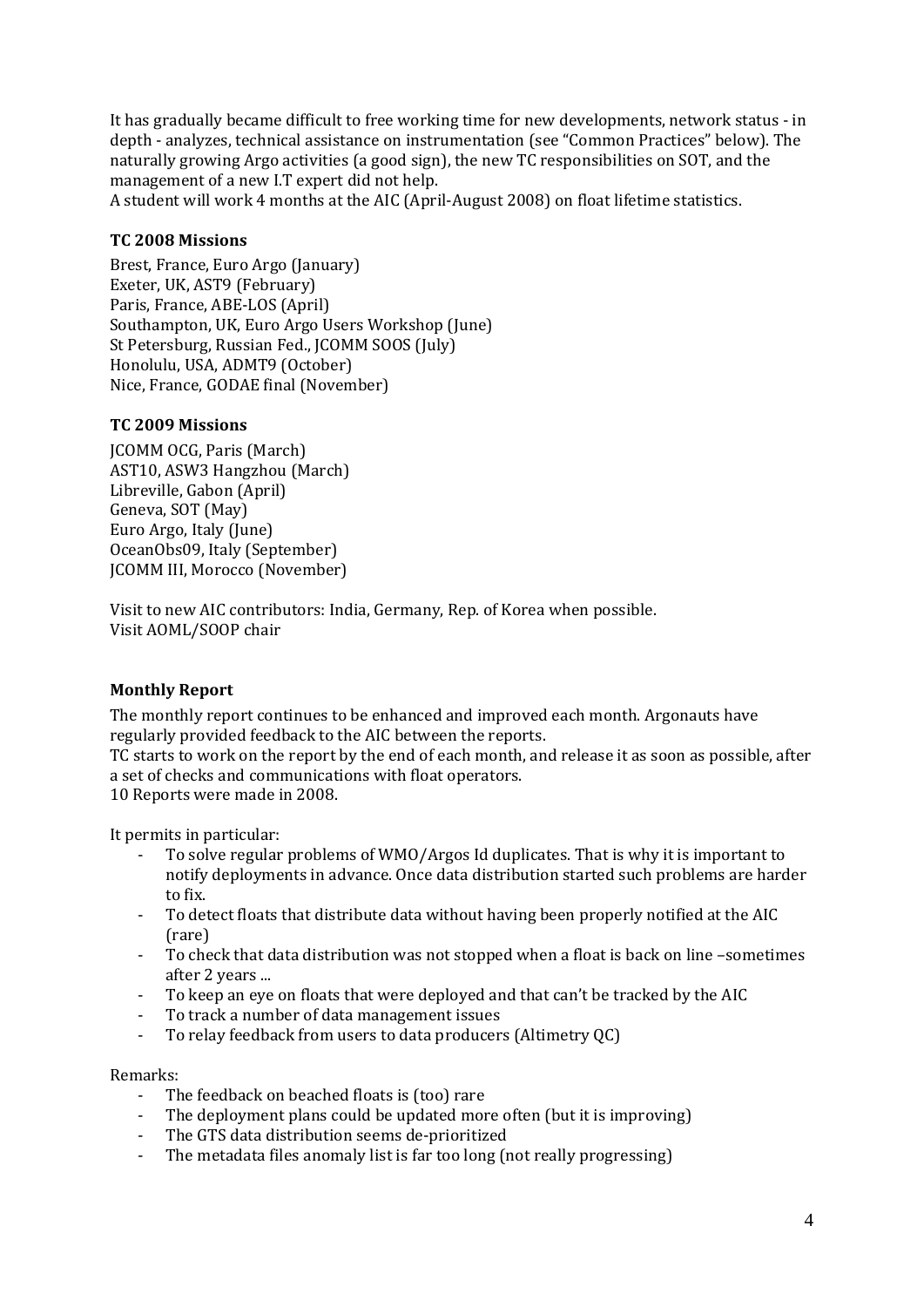<span id="page-4-0"></span>‐ New issues were identified regarding Data Management (duplicates at GDACs, problems in PARAM\_QC values, missing profiles) and more feedback is required to solve them.

It is planned to generate most of the content of this report automatically in order to save time (formatting) and avoid human errors.

Do not hesitate to send your inputs for this monthly report.

In addition other checks (in Argos database) permit to identify profiling floats that were not deployed under an Argo programme and attract new groups in Argo.

t permits also to detect floats deployed under a national Argo programme that were simply I forgotten (no notification and no data distribution).

### **Information System**

The logistical contract between JCOMMOPS and its host, CLS, covers now all expenses (hardware, software) and includes the maintenance and the monitoring of the whole system. This streamlined support from the host takes up less working time for the TC.

No major developments were made in 2008 but many products were slightly improved. The (Oracle) database server will be migrated to a new machine (or cluster) this year to be operational as of January 2010. The new architecture will be ready to host the next generation of JCOMMOPS web services.

In 2009-2010, the JCOMMOPS web services (and in particular the AIC) will be re-designed. Technical specifications are being written while our new I.T. resource is being trained on technologies used by our existing Information System. New web technologies are being explored as well.

One of the main difficulties is that JCOMMOPS web services target very different user communities: program managers, researchers, technical groups, operational teams, data managers, etc. In addition, whilst most of the web users know that information they are looking for exists, they have difficulties finding it on the websites. JCOMMOPS aims to clarify access to information and develop a web based toolbox that will be used for many years to come. These issues are being addressed by:

- ‐ integrating the technical elements of the Information System better
- ‐ designing a new structure for the JCOMMOPS website
- analysing, in depth, the results of the websites audience tracking set up a year ago
- using more interactivity in navigation (thanks to new technologies)
- ‐ developing a profile based service: "*My JCOMMOPS*"

Of course the Argo community (and in particular the AST/ADMT) will be consulted as appropriate.

### **Network Planning & Monitoring**

A few details were fixed on the planning interface and WMO Id duplicates checks were strengthen. Float operators are invited to use the AIC Planning interface as their own planning tool. The level of reliability of a plan (draft, probable, certain, confirmed, etc) will be clarified. The next version of the AIC website will definitely make this task easier.

The bi-daily generation of GIS files was fully reviewed (except for trajectories).

- $\Rightarrow$  More metadata in GIS files
- $\Rightarrow$  Intersection between Maritime Zones (polygons) and deployment plans (points)
- $\Rightarrow$  New density layers (with non-grey-listed floats)
- $\Rightarrow$  New monthly maps and daily GIS layers (telecom, grey-list, sensors)
- $\Rightarrow$  Export in Text, GIS, GE formats: http://argo.jcommops.org/FTPRoot/Argo/Status/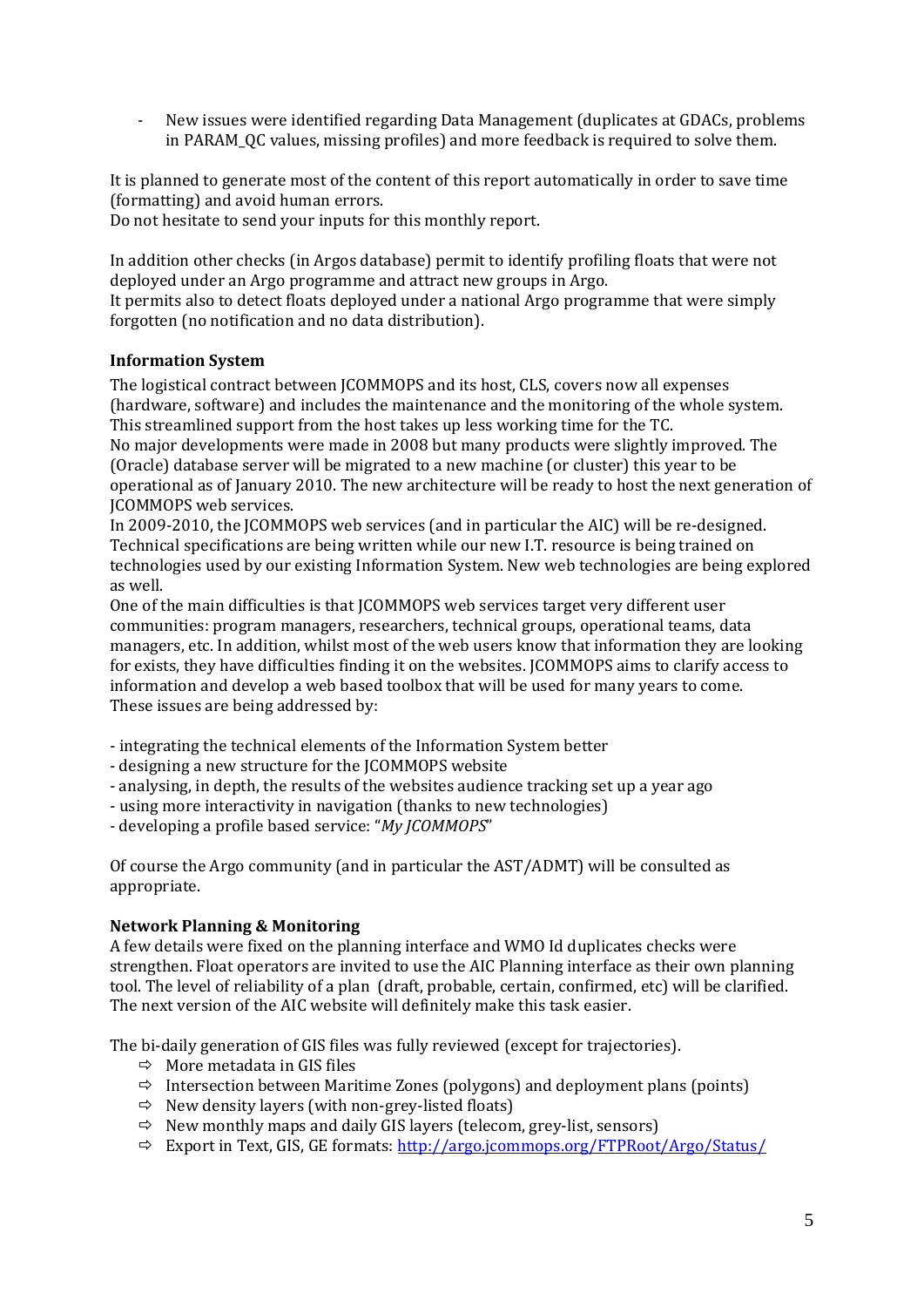### <span id="page-5-0"></span>**Argo & Google Ocean**

Thanks to privileged contacts between Scripps and Google, we are planning to include Argo status and products under the Google Ocean content offer. We have here an opportunity to make the Argo network highly visible within GO so we need to make quick progress and adapt pour products targeting a general public audience.

Our challenge will be to make this useful also for the Argo community, as far as possible. We are basically planning to:

- 1) Provide general information on Argo on a generic 3D float,
- 2) Improve the existing Argo balloon for the 3000 floats, including all float details, data plots, links to products, oceanographers float stories and educational products ("adopted" floats),
- 3) Include T/S/Anomalies monthly (Argo only) products at key levels



*The draft Argo balloon template on a TAnomaly overlay, and the 3D float model designed by Scripps team*



 *Existing GE layers: [http://argo.jcommops.org/FTPRoot/Argo/Status/ARGO\\_FULL.kmz](http://argo.jcommops.org/FTPRoot/Argo/Status/ARGO_FULL.kmz)*

In addition we will make sure that all Argo national/regional initiatives will have a good space of visibility in there.

Once the Argo GO layers will be operational, JCOMMOPS will pursue the effort for the other elements of the GOOS.

This will be presented and discussed in details within the AST as part of item 8.5.

Task Team: Argo TC, M. Scanderbeg, S. Diggs, J. Gould.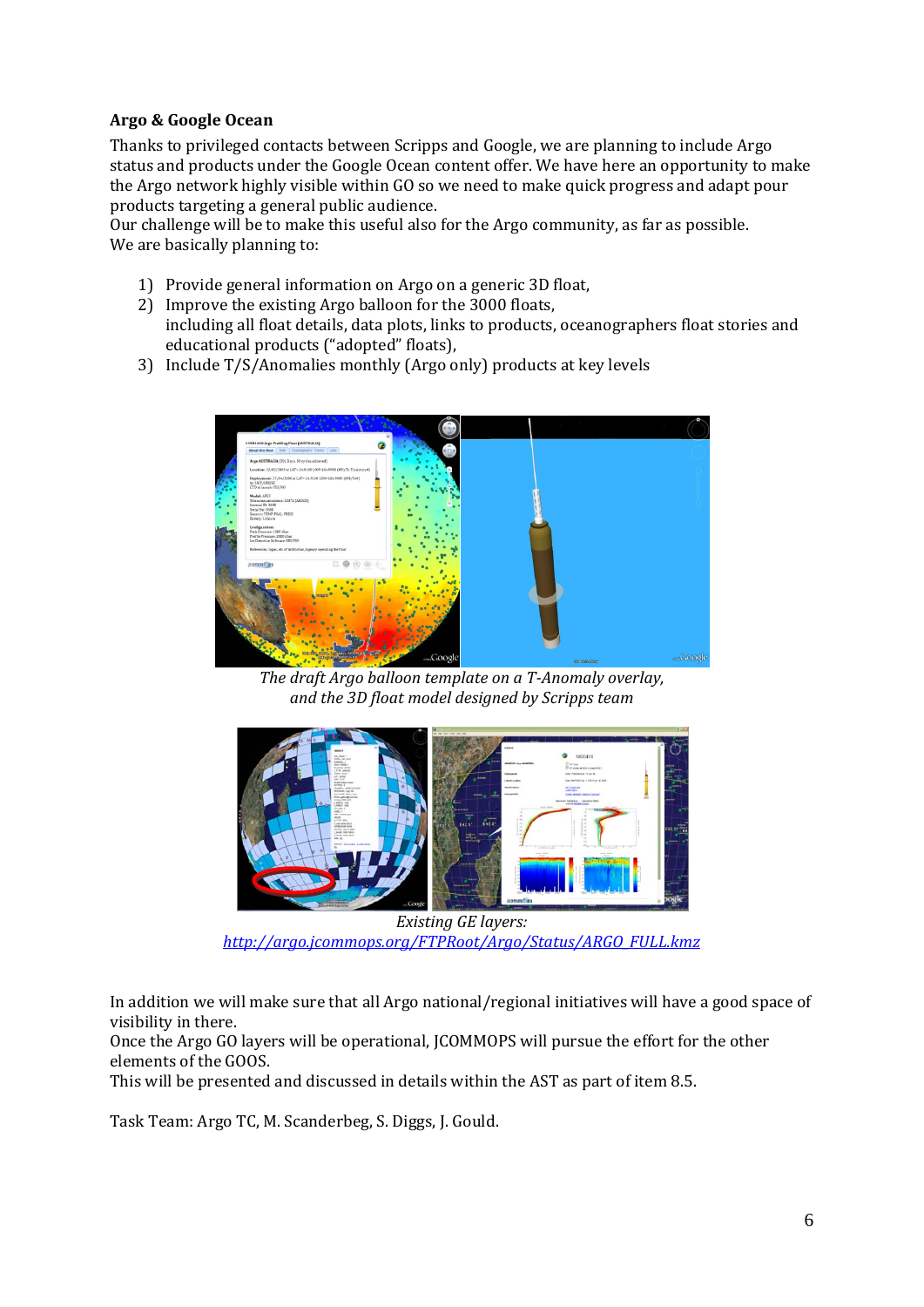### <span id="page-6-0"></span>**New metadata**

Coriolis GDAC has made available a new index file that is used by the AIC to monitor more closely the status of real‐time and historical data distribution at GDACs, and to gather additional metadata.

ftp://ftp.ifremer.fr/ifremer/argo/etc/argo\_profile\_detailled\_index.txt.gz

Additional Requirements that were submitted to Coriolis GDAC:

- $\Rightarrow$  add CYCLE information so the AIC can compare these metadata with the ones gathered at the notification step, synchronize the two metadata sets and make (finally) lifetime plots based on the distance profiled.
- $\Rightarrow$  add N\_LEVELS (to make an inventory of "Common Practices")
- $\Rightarrow$  first/last date of netCDF file update (to monitor delays)

### **AIC website audience**

The website is rather stable, but delays can occur twice a day (6, 18 UTC) when the whole system is refreshed and fed with heterogeneous data sources. The monitoring system set up within CLS operational team has been gradually tuned and operators are now used to restarting the JCOMMOPS web services when required. This can happen a few times a week (generally at the time above) and seem to have become less frequent.

Late January 2008 an audience tracking system (Google Analytics) was set up to monitor AIC website traffic. The AIC can not intervene with this tracking which ensures its impartiality. The numbers can be interpreted in many ways, as the definition of one website user or one page view is not simple, especially on dynamic websites. However, the different trends are extremely useful for planning the next version of the AIC web services.

2008 Usage Statistics:

- AIC website visits:  $\sim$ 100 times/day,  $\sim$ 500/week,  $\sim$ 2000/month.
- 26126 visits in 2008, from 135 countries
- $\sim$ 800 pages views / day,  $\sim$ 10000/month,  $\sim$ 120 000 / year.

A substantial peak was noted in March 2008; probably because of the AST meeting or the effects of the 3000<sup>th</sup> float communication campaign. Another one occurred in February 2009 when the Argo documentary (ArteTV, French/German) was programmed.



- Most of the traffic is direct (31%) or comes from referring sites (63%). Only 6% of comes from search engines. No particular efforts are made to reference the AIC site in search engines.
- 4.5 avg. pages/visit, 3.5min avg. time on site.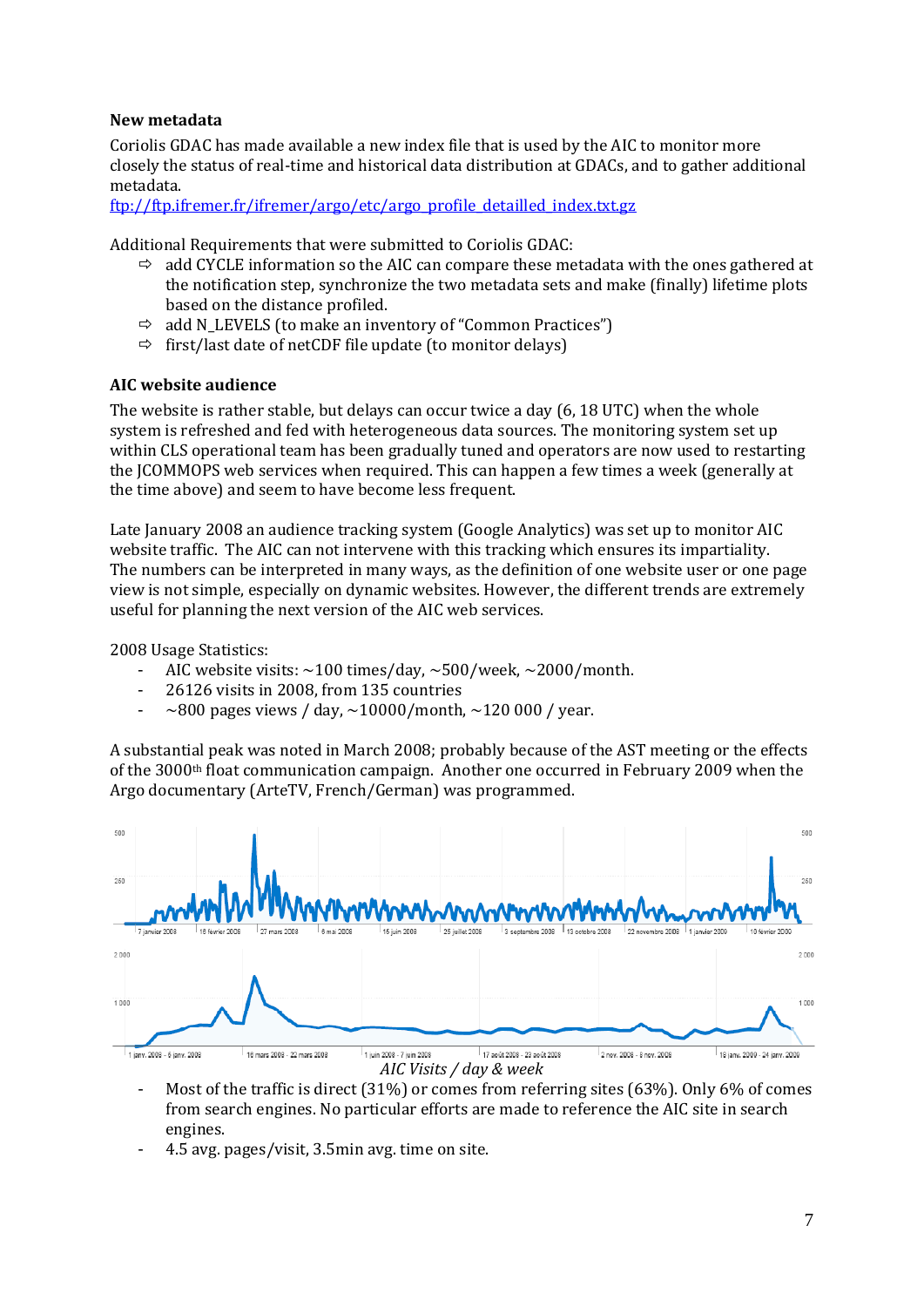- User's language is mainly English (50%), then French (18%), Japanese (7%), German (5%), Chinese (5%).
- The geographic distribution of users shows a clear international audience which is surprisingly proportional to Argo national contributions. Many non-Argo countries have been visiting the site as well.



| ■ United States        | 7407    | 28,34 % |                                 |            |          |
|------------------------|---------|---------|---------------------------------|------------|----------|
| <b>France</b>          | 5097    | 19,50 % | 5,52 %                          |            |          |
| ■ Japan                | 1832    | 7,01%   | 6,09%                           | 17,74 %    |          |
| $\blacksquare$ Canada  | 1592    | 6,09%   | 7,01 %                          |            |          |
| United Kingdom         | 1442    | 5,52%   |                                 |            |          |
| Germany                | 1 1 9 1 | 4,56 %  | 19,50 %                         | 28,34 %    |          |
| $\blacksquare$ China   | 1 1 3 0 | 4,32%   |                                 |            |          |
| Australia              | 853     | 3,26 %  | AIC Visits by country<br>Brazil | 295        | 1,       |
| South Korea            | 582     | 2,23%   | Taiwan                          | 294        | 1,       |
| India<br>ш             | 375     | 1,43%   | Netherlands                     | 263        | 1,       |
| $\Box$ Spain           | 363     | 1,39%   | Sri Lanka<br>ltaly              | 163<br>157 | 0,       |
| Russia                 | 334     | 1,28%   | $\blacksquare$ Sweden           | 155        | 0,<br>0, |
| $\blacksquare$ Ireland | 301     | 1,15%   | Norway                          | 145        | 0,       |
|                        |         |         | Argentina                       | 134        | 0,       |

Switzerland

New Zealand

**Belgium** 

- Main features used are:
	- the float search engine
	- the deployment planning interface
	- $\Box$  Chile • the News section (the float of the month has great success)
	- the Map Room and Interactive Map
	- the monitoring tools (country, program, data flow)
	- the documents/meetings/contacts sections
	- the global search engine
- From the FTP logs we can notice that the Argo status files (text, Google Earth files) are regularly used.

The AIC website seems to reach its international target and is regularly used by Argonauts.

 $110$ 

106

105

 $101$ 

0,

 $\mathbf{0}$ 

 $\mathbf{0},$ 

 $\overline{0}$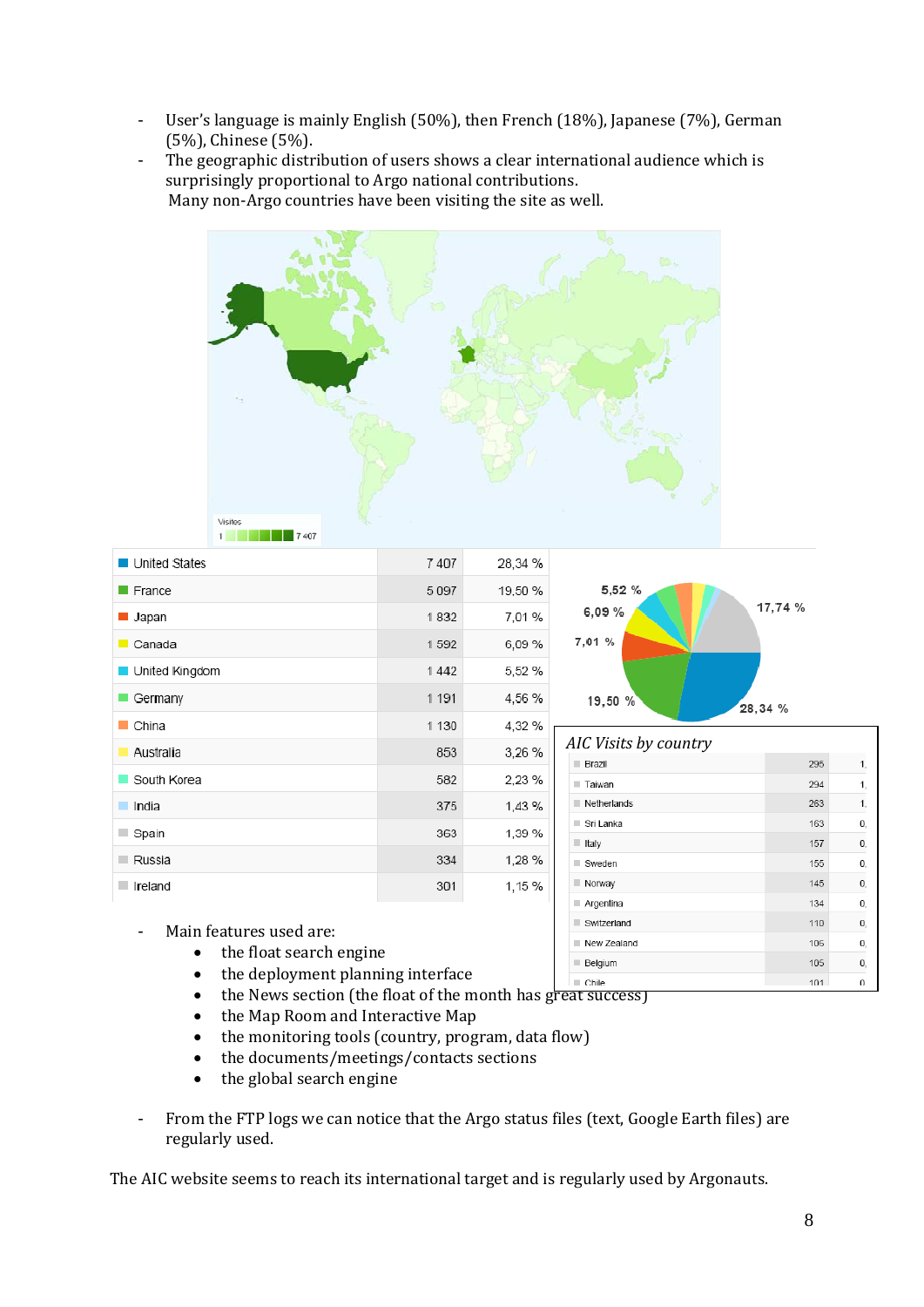<span id="page-8-0"></span>S ite is sometimes used by a larger public.

T here is a growing interest from developing nations, especially from Africa.

### **AST#9 Meeting Action List**

- **1)** Item 13: Altimetry QC
	- $\Rightarrow$  Done (see below)
- **2)** Item 28: mission statement by basin
	- $\Rightarrow$  Waiting more guidance from AST
	- $\Rightarrow$  Waiting ASW#3 outcomes for marginal seas requirements
- **3)** Item 29: Argo/Argo equivalent floats

 $\Rightarrow$  Proposal:

to add some information in the Argo metadata files that would permit to identify official Argo floats and equivalent contributions to Argo.

Why not adding also the program name as registered at the AIC?

- **4)** Automate update of float map on Wikipedia.
	- $\Rightarrow$  Impossible. Update has to be manual. Done ad hoc.
	- $\Rightarrow$  More important to work on Google Ocean.

#### **Common Practices**

The TC was requested by new and existing Argo groups to assist them in the set up of their instruments. Considering the technical constraints and interactions this is not an easy issue. We need some documentation and resources to address those needs.

As Argo is to be sustained for many decades to come, then we can assume new groups will join the program and will gradually develop their expertise, but we should provide guidance as far as possible, for those who need it, on key parameters: depth table, surface time, etc. Some contributions to Argo are (and will be) made by groups that will never develop such in‐ house expertise on instrumentation and that just want to deploy n units per year in contribution to a global programme, outside of any particular research project. The AST needs to ensure that it can support and encourage these contributions.

When the TC is asked to assist, it is his role to help to transfer expertise from experienced groups to those who need it. This assistance is required **today** by new countries such as South Africa, that make a lot of efforts to fund 2 floats per year, and that need guidance to fill in settings table that manufacturer send to them.

While there were some valuable inputs and valid concerns of some AST members about the need to let "oceanography guide our choices", or some apprehension about seeing a "standard" Argo float emerging too soon, some others members, and the main float manufacturer supported the idea of attempting to document and recommend common practices in Argo.

All oceanographers in Argo know which levels they would like to sample, not all are aware of the constraints of the Argos system. You can see then some floats settings that are not adequate and resulting in poor profiles, long time at surface, and so shorter lifetimes.

A minimum of documentation on common practices could help manufacturers in the long run to reduce the costs of development and provide instruments that meet Argo requirements in terms of reliability.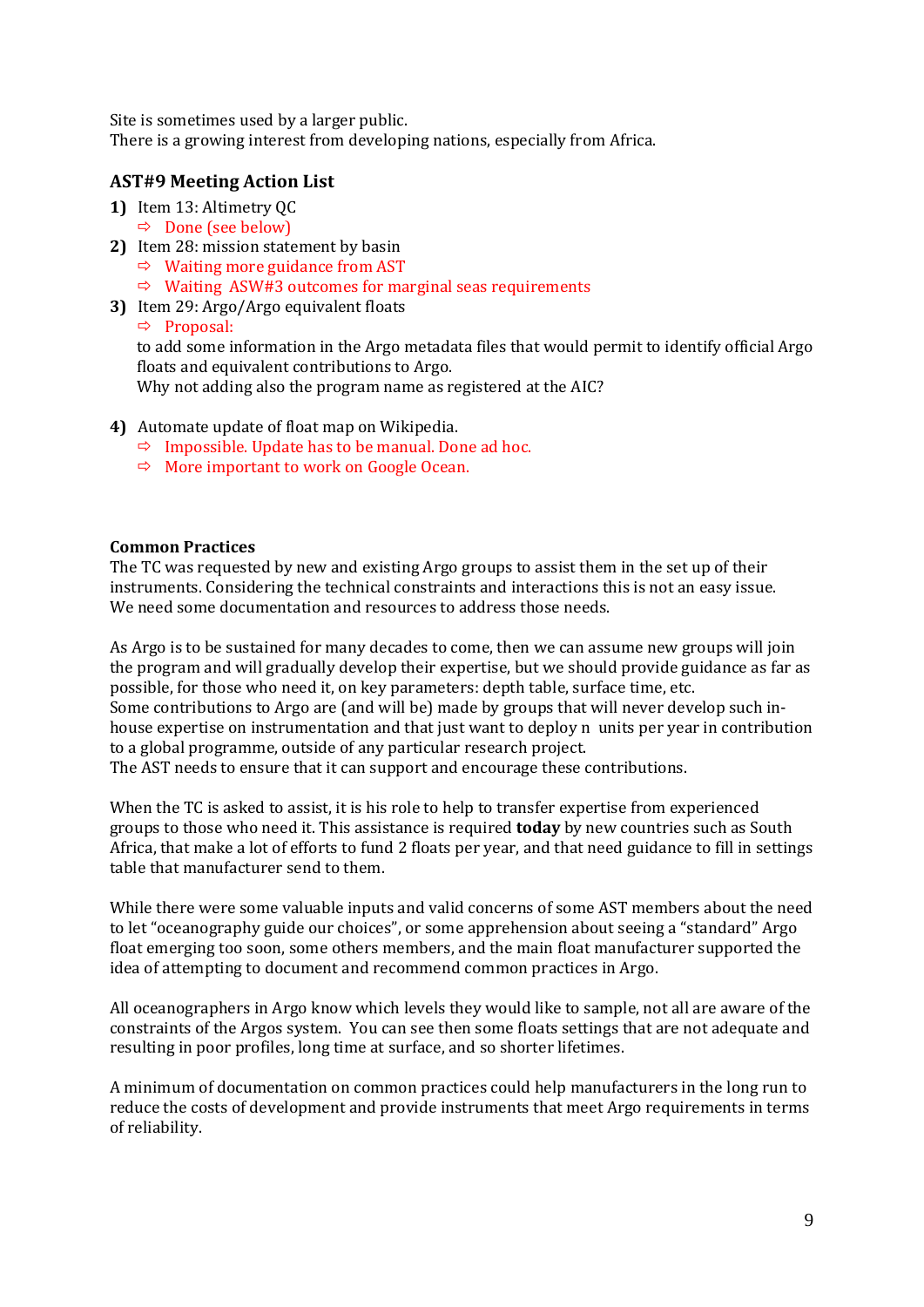<span id="page-9-0"></span>As we want to strengthen the array without having to deploy more floats than expected, this initiative might allow us to improve float lifetimes, or at least to have a better view on the existing fleet.

Being part of JCOMM Argo will need to address the issue of documenting "instrument best common practices" for the JCOMM Observation Programme Area in the next few months. Argo has produced a complete set of documentation for the data management, but we have next to nothing for the instrumentation. This initiative aims simply to start filling this gap, starting with the following:

- $\Rightarrow$  The TC proposes discussing this issue openly at the AST meeting
- $\Rightarrow$  The TC proposes establishing an **inventory of "Common Practices"** on instrumentation
- $\Rightarrow$  The TC proposes sharing further existing software used to set up floats
- $\Rightarrow$  The AST could define the basins that have specific requirements in terms of oceanography (this could be related to action item 28)
- $\Rightarrow$  Then we could see if some recommendations can be agreed upon. And at the very least we would have a knowledge base that will be useful.

### **3. Data Management**

### **Metadata**

It is planned to work on metadata related to the telecommunication raw data formats. A classification was made by CLS and Coriolis for the formats they handle and the AIC will manage this information soon.

t would be good to include these metadata in the netCDF files. I

### **Data Distribution**

CLS is acting as a DAC for GTS processing for a number of programmes that have no link to a GTS centre. It is recalled that this can be done as appropriate only if CLS receives the manufacturer's manual describing the Argos data format. The same remark applies to Coriolis and AOML, rocessing float data from many Argo groups. p

### **WMO IDs**

AIC is now supporting WMO in allocating WMO IDs for most of Argo components. Every 3 years large ranges of IDs are reserved by the AIC, based on national requirements, and allocations are made ad hoc. Requests and allocations are archived in the AIC database. This allows another set of controls over duplicates.

WMO Id blocks were already reserved for France, China, Korea, India, Netherlands, UK, USA and Spain.

Float operators are strongly encouraged to use the AIC for WMO Id requests.

Hence Argo will have full control on this information, essential to data distribution.

It is planned to develop on‐line tools to request and obtain automatically new WMO Id allocations.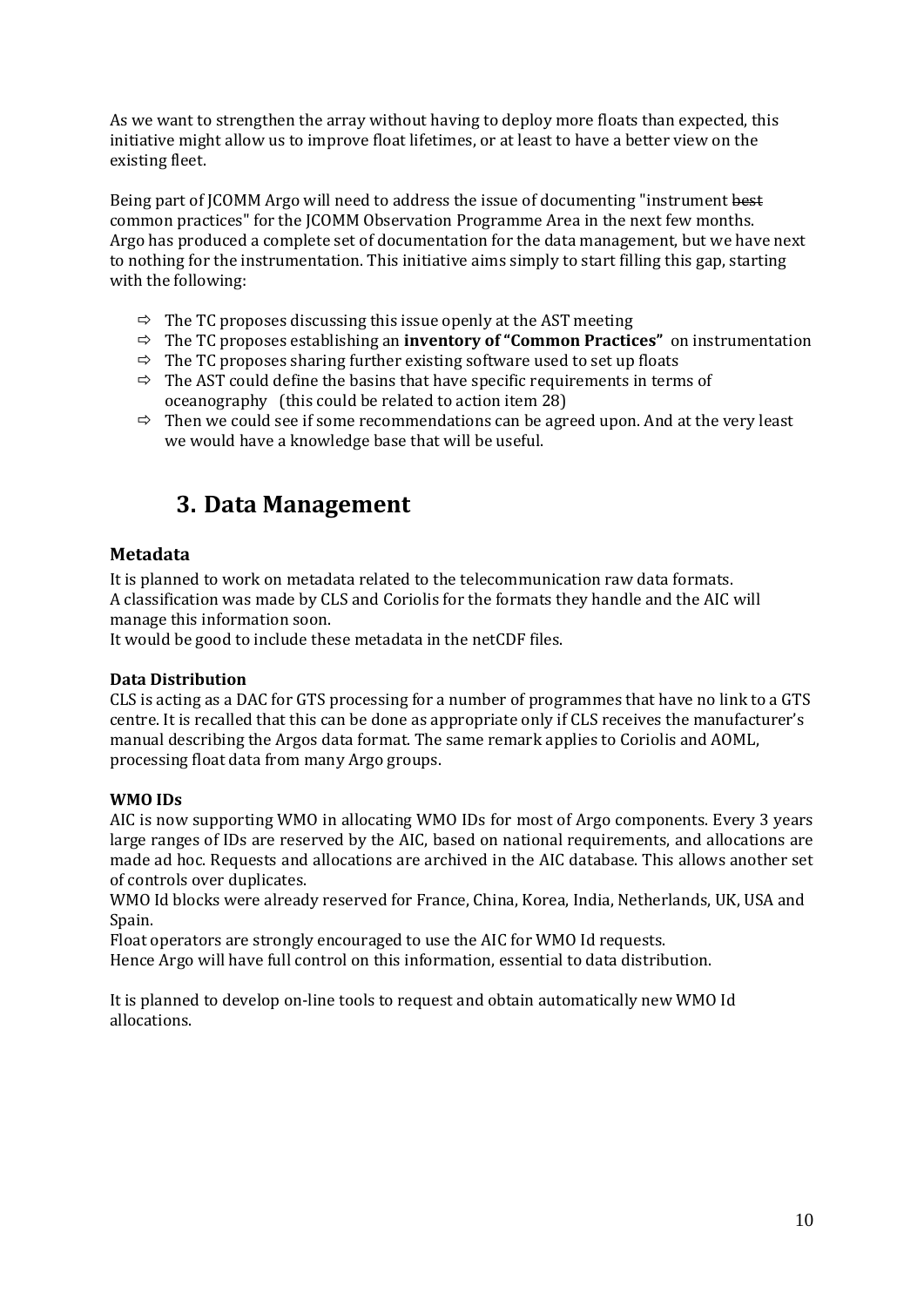### <span id="page-10-0"></span>**Support/Feedback Centre**

| 33) Support Centre Home            | ÷<br><b>FAQs</b><br>Feedback<br>Glossary<br><b>Search</b><br><b>Support</b>                                                                                                                                                                                                                        |
|------------------------------------|----------------------------------------------------------------------------------------------------------------------------------------------------------------------------------------------------------------------------------------------------------------------------------------------------|
| Welcome in the AIC Support Centre. |                                                                                                                                                                                                                                                                                                    |
|                                    | Ask for direct support on any issue related to Argo or send your comments and suggestions to help us make the Argo project successful.<br>In order to assist you more efficiently and in particular to gather your feedback regarding Argo data access and quality you can use the dedicated form. |
| Please select an option below:     |                                                                                                                                                                                                                                                                                                    |
|                                    |                                                                                                                                                                                                                                                                                                    |
| Knowledge Base                     | Browse Documents, FAQs, Acronyms                                                                                                                                                                                                                                                                   |
|                                    | - Use the Argo Public Forum (NEW)<br>Use Support Centre search engine                                                                                                                                                                                                                              |
|                                    | - Use the global search engine (upper right) to find platforms, news, documents, contacts, fags, acronyms,                                                                                                                                                                                         |
|                                    | Send us your REQUEST/FEEDBACK via a WEB FORM                                                                                                                                                                                                                                                       |
| Contact us                         | Ango: support@argo.net                                                                                                                                                                                                                                                                             |
|                                    | Argo Information Centre: aic@jcommops.org                                                                                                                                                                                                                                                          |
|                                    | JCOMMOPS: support@jcommops.org                                                                                                                                                                                                                                                                     |
|                                    | More in Contacts section                                                                                                                                                                                                                                                                           |

*The AIC website HELP section was reviewed to clarify access to the support/feedback centre .*

Only Coriolis (and AST website) have promoted the address [http://support.argo.net](http://support.argo.net/) and its email support@argo.net.

The requests received so far concern the following subjects:

- Access to regional dataset
- Technical issues with AIC, GDACs website access
- Technical issues with data access (ASCII data, large datasets, empty metadata files, netCDF format, etc)
- General question on Argo (grounding, sampling, planning, etc)

A particular request permitted to identify a problem on incorrect values for PROFILE\_PARAM\_OC.

All requ ests were generally processed within 24h. Other fe edbacks received concern:

- Grey-listed floats with incorrect flag values
- Duplicates profile at GDACs (same data / different cycle number)
- Same dates for different profiles

Altimetry QC is made every 4 months by Coriolis/CLS, loaded in the AIC database, archived as a global Q C feedback and linked to each platform.

Float search engine was upgraded to take into account this information on data quality:

- Query Page has more search criteria (Altimetry QC "flagged", "Fixed", "Comment")
- Results Page has more metadata ("Altimetry QC")
- Float Detail Page summarizes all QC feedback archives

|    |   |         | $String \equiv$ WMO ID $\equiv$ Telecom ID $\equiv$ Model $\equiv$ Program $\equiv$ Date $\equiv$ |                                 |                                 |          | GDAC GTS Altimetry QC | $Aq$ c $\Box$ |
|----|---|---------|---------------------------------------------------------------------------------------------------|---------------------------------|---------------------------------|----------|-----------------------|---------------|
|    |   | 5901290 | 64187                                                                                             | <b>SOLO Argo SIO</b> 13/10/2008 |                                 | Ξ        | spike                 | 769           |
| 2  |   | 5900975 | 54447                                                                                             | <b>SOLO Argo SIO</b> 15/10/2008 |                                 |          | spike                 | 1242          |
| 3. |   | 5901875 | 75085                                                                                             | <b>SOLO Argo SIO</b> 17/10/2008 |                                 |          | spike                 | 200           |
| 4  |   | 5901263 | 64159                                                                                             | <b>SOLO Argo SIO 18/10/2008</b> |                                 | $\equiv$ | <b>FIXED</b>          | 716           |
| 5  |   | 5901250 | 64174                                                                                             | <b>SOLO Argo SIO</b> 15/10/2008 |                                 | $\equiv$ | <b>FIXED</b>          | 744           |
| 6. |   | 5901110 | 58903                                                                                             | <b>SOLO Argo SIO 18/10/2008</b> |                                 | Ξ        | <b>FIXED</b>          | 1001          |
|    |   | 3900303 | 49918                                                                                             |                                 | <b>SOLO Argo SIO 20/10/2008</b> |          | <b>FIXED</b>          | 1430          |
| 8  |   | 3900220 | 45764                                                                                             | <b>SOLO Argo SIO</b> 19/10/2008 |                                 |          | <b>FIXED</b>          | 1688          |
| 9  | − | 3900273 | 45808                                                                                             |                                 | <b>SOLO Argo SIO 20/10/2008</b> | $\equiv$ | <b>FIXED</b>          | 1511          |
| 10 |   | 3900225 | 45769                                                                                             |                                 | <b>SOLO Argo SIO 20/10/2008</b> |          | <b>FIXED</b>          | 1671          |

*Altimetry QC status for SIO floats.*

*Whenever a float is no more flagged by QC it is tagged "FIXED".*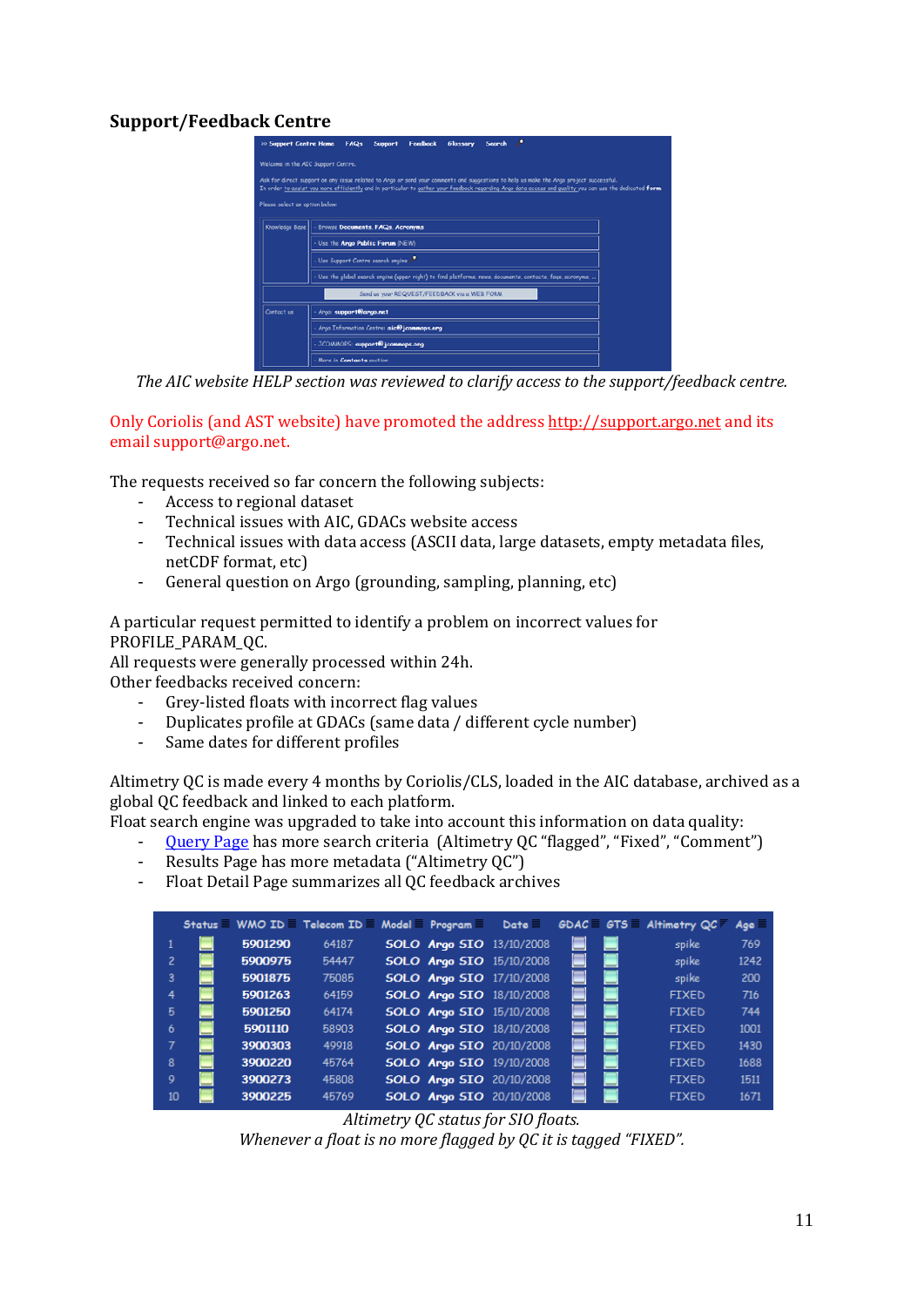<span id="page-11-0"></span>

| Tôi<br>Argo INDIA                              |                                                                                                                | 2900783                           |
|------------------------------------------------|----------------------------------------------------------------------------------------------------------------|-----------------------------------|
| $\blacksquare$ 475 days (48 cycles)            |                                                                                                                |                                   |
| $\blacksquare$ 28 profiles on GTS (origin CLS) |                                                                                                                |                                   |
|                                                | 46 profiles at GDACs, including 0 delayed-mode profiles (origin INCOIS)                                        |                                   |
|                                                |                                                                                                                | Locate on Interactive Map 50      |
|                                                | Latest Location Date: 21/10/2008 (Indian Ocean)                                                                | Locate on Private Interactive Map |
|                                                |                                                                                                                | Q                                 |
| ALTIMETRY QC Status offset                     |                                                                                                                |                                   |
| QC Feedback Archives                           |                                                                                                                |                                   |
| 10/09/2008                                     | offset                                                                                                         |                                   |
| 05/09/2008                                     | Float Grey-Listed (Salinity) but quality flag have the value "1". Data still distributed on GTS. Please check, |                                   |
| 01/03/2008                                     | offset                                                                                                         | Close                             |

*Here an example with float 2900783.* All QC feedbacks are summarized (global as "Altimetry QC" or individual).

The only missing element is the automatic forwarding of feedback records to the appropriate Argo contact points. For now, and to have more perspective on the type of feedback received, the TC forwards manually the information to the contact points.

It is proposed to automatically forward this information to DAC generic email addresses and delayed‐mode operators. Should PIs or ARCs be notified as well?

Other sources of QC feedback could be interesting (e.g. GTSPP).

The Support Centre will be improved gradually according to the nature of requests/feedback received.

### **ADMT#8Meeting Action List:**

**1)** Provide access to the support@argo.net question/answer database to AST/ADMT chairs. Completed.

All information is publicly available.

Most interesting question/answers are tagged "FAQ".

 $\Rightarrow$  Address TO BE PROMOTED.

- 2) Establish an Argo user mailing list. Completed: argo-du@jcommops.org  $\Rightarrow$  Need to subscribe appropriate users. To be promoted.
- **3)** Provide to AST chairs the list of operators that notify with delay their floats. Completed. Dedicated product developed (see above). Table 3 of monthly report can be regularly checked.
- **4)** Include J. Gilson report on suspicious floats/profile detected. No input for now.
- **5)** Modify the text to the Support Centre to encourage users to report on data quality. Completed.
- **6)** Argo forum to be set up. Completed. [http://groups.google.fr/group/argo‐forum](http://groups.google.fr/group/argo-forum)

### **ADMT# 9Meeting Action List:**

- 1) Calculate time delay for getting RT/DM files onto the GDACS. Investigate files slowly arriving  $\Rightarrow$  Need to complete GDAC detailed index files
- **2)** Monitoring the floats sending good data to be included in AIC report Ö Done
- **3)** Coriolis and AIC to monitor the resubmission of profiles after feedback  $\Rightarrow$  Need to complete GDAC detailed index files
- 4) ARCS and AIC to help CCHDO by providing point of contacts when they are aware of CTD crui ses interesting for the Reference Database.
	- $\Rightarrow$  Done in monthly AIC Report. New list/maps of CTD made at float launch, including contact points. Float search engine modified accordingly.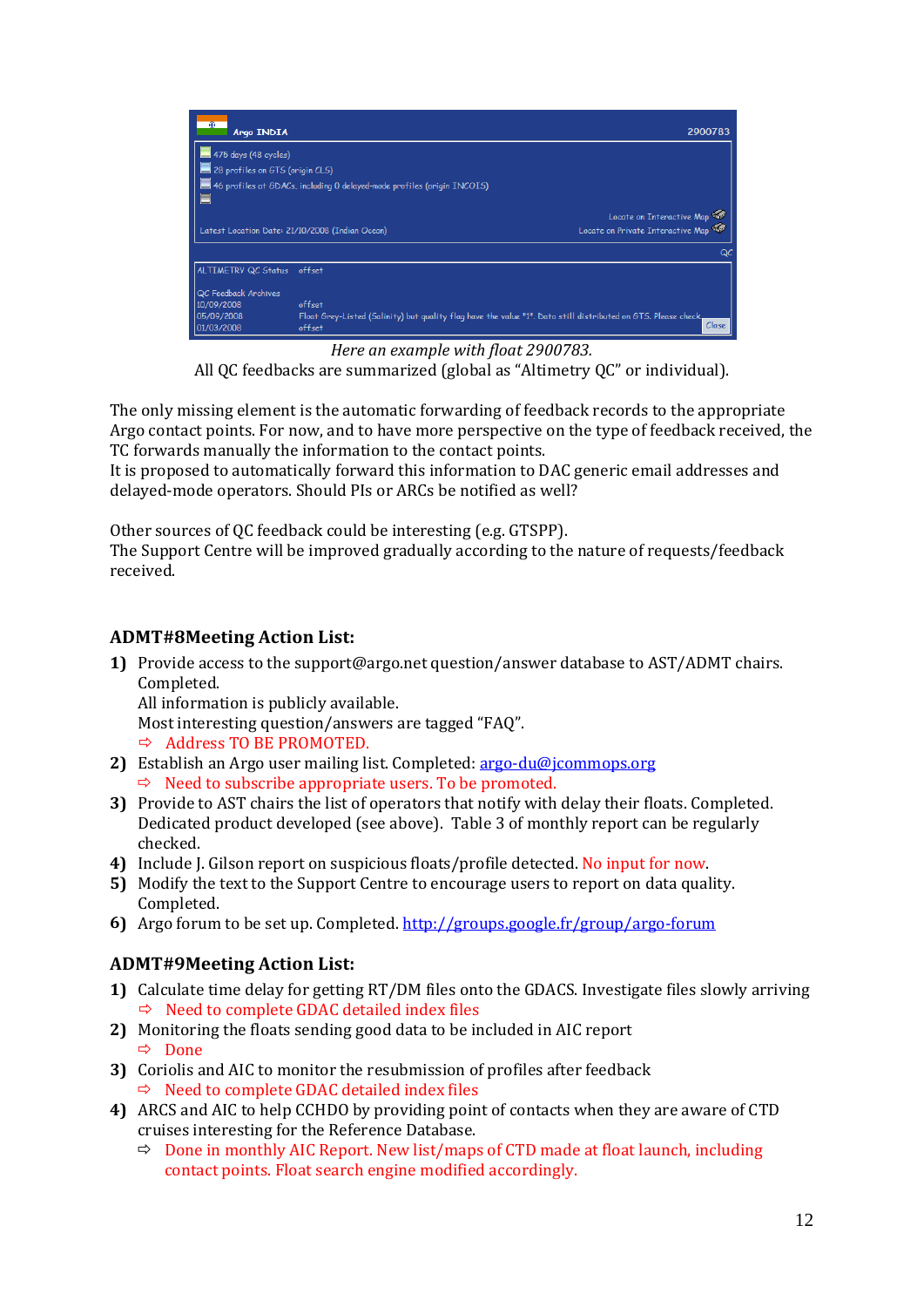### **4. International Issues**

<span id="page-12-0"></span>The Resolution XLI-4 of the IOC Executive Council recognized Argo as a "programme" to be sustained, "acknowledged"" the work of the AIC (within JCOMMOPS) and adopted the "Guidelines for the Implementation of [Resolution XX‐6](http://argo.jcommops.org/FTPRoot/Argo/Doc/IOC_Resolution_XX-6.pdf) of the IOC Assembly regarding the deployment of profiling floats in the high seas".

While the implementation of the guidelines will be followed up by the IOC secretariat, it is strongly recommended to continue the efforts in notifying in advance the deployments plans through the AIC procedure.

Hence it is recalled to each Argo programme to:

- Designate a person (representing the Institution/Country) to enter the deployment plans in the AIC website
- Regularly update the information
- Notify the plans when they are finalized
- Make sure that the information entered is correct
- Not deploy Argo floats directly into EEZs without any kind of agreement
- ... and to not hesitate to request TC support.

To be noted that following the Resolution XLI‐4, many [National Argo Focal Points](http://wo.jcommops.org/cgi-bin/WebObjects/Argo.woa/wa/gp?group=NFPs) were updated.

#### **Donor Programmes**

These Argo initiatives, generally encouraged and coordinated by the AIC, and others led by National Argo programmes (US Argo/SIO & Pacific Islands , US Argo/AOML & Africa) are being recognized at IOC/WMO/JCOMM level. Member States will be invited to reserve a percentage of their platforms for donation purposes. Given the resources available for such initiatives, it is recommended to prepare joint initiatives between Argo, DBCP, etc.

**Kenya:** following the last outcomes of the DBCP XXIV Meeting, Kenya delegation confirmed that dedicated funding was identified to launch the 5 floats in 2009 (by June). If this can't be done, a US Navy ship could deploy the floats. Apparently it will be done by the US ship and UW will send an expert in Kenya to prepare and oversee the launching.

Gabon: floats being transferred. Draft deployment plans ready. TC (and US Argo program manage r) will:

- Take receipt of 3 floats (transferred from a US Navy ship)
- Participate in related social event and present Argo
- Finalize deployment plan and train local staff to deployment
- Prepare 2010 Training Workshop (in French) for African countries

Morocco: Programme initiated. Letters sent to most of Departments. Still waiting official reply. (Launch of 3000th float at JCOMM III seems impossible)

 $\Rightarrow$  No reliable contact points. TC will give up soon.

**eru, Ivory Coast, Indonesia, Cape Verde, Sri Lanka, Togo, and Rep. Dominican** are waiting **P** for a donor programme.

#### **ADMT #10**

JCOMMOPS is pleased to host the next session of the ADMT in Toulouse/France.

CLS has kindly agreed to support the meeting organization.

To be noted the potential overlap with the JCOMM III meeting to be held (in Morocco) the two first weeks of November 2009. Mid October seems to be a good time window.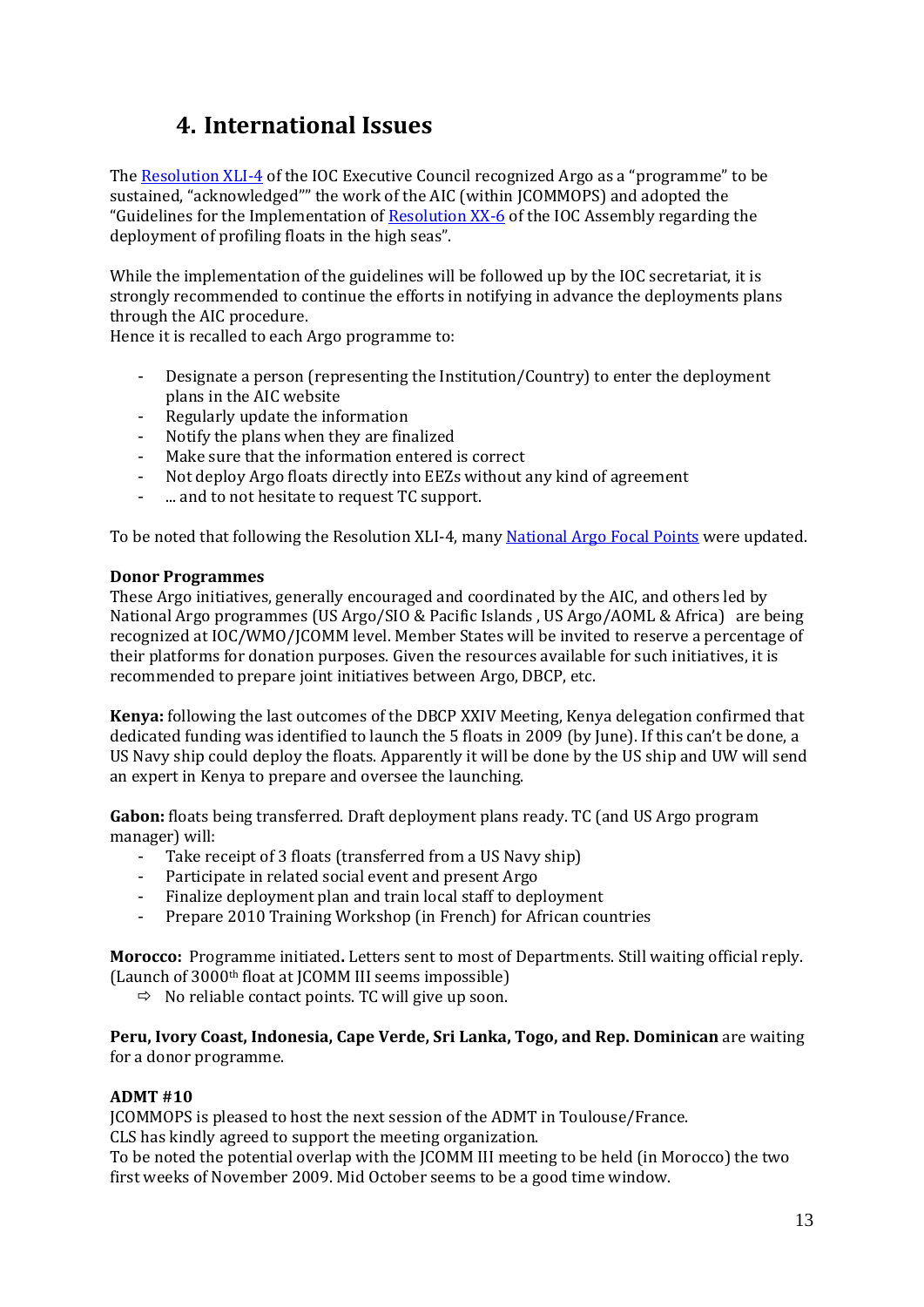# **5. Planning**

<span id="page-13-0"></span>Beyond AIC routine activities, and AST/ADMT suggestions and action items, planning for 2009 can be summarized as follow:

- Continue to produce/improve the AIC Mo nthly Report
- Continue to encourage/assist float operators to notify of deployment plans. Think in ways to facilitate the procedure
- Develop the Google Ocean Argo Layer
- Finalize specification of new AIC/JCOMMOPS website
- Migrate JCOMMOPS database on a new server
- Start developments of new web services
- Work on new GDACs metadata: delays, cycles, data formats
- Exploit detailed index files to develop appropriate monitoring tools
- Work on Argo Common Practices
- Update documentation for JCOMM -
- Work (with AST and JCOMM) on new monitoring products demonstrating how Argo is meeting its requirements.
- Continue to assist in the float retrieval activities
- Continue to foster participation by new countries through donor programmes
- Investigate possibilities to strengthen JCOMMOPS resources (ship coordinator)

### **Annex: Argo Status, a few metrics**

- Refer to the latest AIC monthly report for additional statistics. [http://argo.jcommops.org/FTPRoot/Argo/Doc/2009‐02‐AIC.pdf](http://argo.jcommops.org/FTPRoot/Argo/Maps/2009-02-all.pdf)
- Download the global Argo pdf status here (should be useful during AST meeting). [http://argo.jcommops.org/FTPRoot/Argo/Maps/2009‐02‐all.pdf](http://argo.jcommops.org/FTPRoot/Argo/Maps/2009-02-all.pdf)  -



*National contributions (% of active floats)*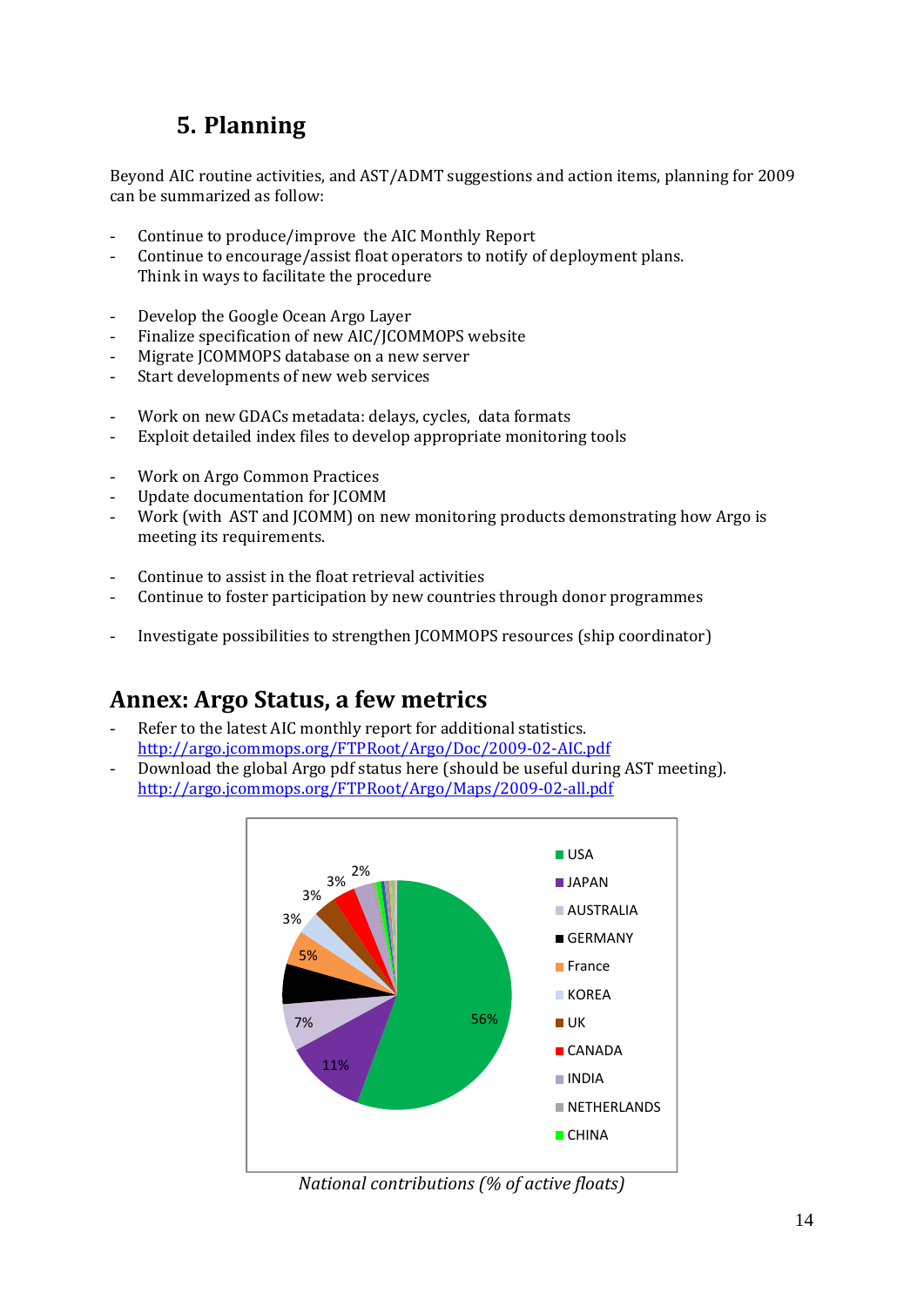

*and another dozen takes care of regional gaps. 1800 floats are operating in the Pacific, 800 in the Atlantic, and 400 in the Indian Ocean.*

| <b>COUNTRY</b>             | 1997           | 1998             | 1999         | 2000         | 2001         | 2002           | 2003           | 2004           | 2005           | 2006           | 2007           | 2008           | <b>Total</b> |
|----------------------------|----------------|------------------|--------------|--------------|--------------|----------------|----------------|----------------|----------------|----------------|----------------|----------------|--------------|
| <b>UNITED STATES</b>       | 21             | 10               | 16           | 70           | 129          | 150            | 315            | 443            | 513            | 520            | 419            | 390            | 2996         |
| <b>JAPAN</b>               | $\mathbf{1}$   | 12               | 12           | 6            | 40           | 76             | 129            | 118            | 107            | 116            | 102            | 92             | 811          |
| <b>FRANCE</b>              | $\Omega$       | $\Omega$         | 6            | 11           | 12           | $\overline{7}$ | 34             | 85             | 89             | 51             | 36             | 90             | 421          |
| <b>GERMANY</b>             | $\Omega$       | 3                | 3            | 22           | 21           | 14             | 27             | 46             | 65             | 36             | 35             | 71             | 343          |
| <b>UNITED KINGDOM</b>      | $\Omega$       | $\Omega$         | $\theta$     | $\Omega$     | 30           | 37             | 37             | 45             | 28             | 24             | 33             | 29             | 263          |
| <b>CANADA</b>              | $\overline{2}$ | $\Omega$         | $\mathbf{1}$ | $\Omega$     | 30           | 38             | 31             | 30             | 28             | 38             | 18             | 25             | 241          |
| <b>AUSTRALIA</b>           | $\Omega$       | $\Omega$         | 4            | 6            | $\mathbf{0}$ | 12             | 8              | 5              | 62             | 46             | 43             | 68             | 254          |
| <b>KOREA (REPUBLIC OF)</b> | $\Omega$       | $\Omega$         | $\Omega$     | $\Omega$     | 16           | 25             | 32             | 32             | 37             | 33             | 9              | 29             | 213          |
| <b>INDIA</b>               | $\Omega$       | $\Omega$         | $\theta$     | $\Omega$     | $\mathbf{0}$ | 11             | 23             | 30             | 45             | 15             | 31             | 15             | 170          |
| <b>EUROPEAN UNION</b>      | $\Omega$       | $\Omega$         | $\theta$     | $\mathbf{1}$ | 10           | 70             | $\overline{4}$ | 17             | 16             | 20             | 8              | $\theta$       | 146          |
| <b>CHINA</b>               | $\Omega$       | $\Omega$         | $\theta$     | $\Omega$     | $\Omega$     | 5              | 16             | 8              | $\theta$       | 6              | $\theta$       | 16             | 51           |
| <b>NETHERLANDS</b>         | $\Omega$       | $\Omega$         | $\theta$     | $\Omega$     | $\Omega$     | $\theta$       | $\Omega$       | 3              | $\overline{4}$ | $\overline{4}$ | $\overline{4}$ | 13             | 28           |
| <b>NEW ZEALAND*</b>        | $\Omega$       | $\Omega$         | $\Omega$     | $\theta$     | 2            | 2              | $\Omega$       | 2              | $\mathbf{1}$   | 3              | 2              | 2              | 14           |
| <b>ARGENTINA*</b>          | $\Omega$       | $\Omega$         | $\theta$     | $\Omega$     | $\theta$     | $\theta$       | $\Omega$       | $\Omega$       | $\Omega$       | 12             | $\theta$       | $\theta$       | 12           |
| <b>NORWAY</b>              | $\Omega$       | $\Omega$         | $\Omega$     | $\Omega$     | $\mathbf{0}$ | 3              | 6              | $\Omega$       | $\theta$       | $\overline{2}$ | $\Omega$       | $\theta$       | 11           |
| <b>SPAIN</b>               | $\Omega$       | $\Omega$         | $\Omega$     | $\Omega$     | $\Omega$     | $\theta$       | $\overline{7}$ | $\overline{2}$ | $\mathbf{1}$   | $\mathbf{1}$   | $\theta$       | $\Omega$       | 11           |
| <b>BRAZIL</b> *            | $\Omega$       | $\Omega$         | $\Omega$     | $\theta$     | $\mathbf{0}$ | $\theta$       | $\Omega$       | $\theta$       | $\overline{4}$ | $\mathbf{0}$   | $\overline{4}$ | $\theta$       | 8            |
| <b>CHILE</b>               | $\Omega$       | $\Omega$         | $\Omega$     | $\Omega$     | $\Omega$     | $\theta$       | $\Omega$       | $\Omega$       | $\overline{4}$ | $\overline{4}$ | $\theta$       | $\overline{4}$ | 12           |
| <b>IRELAND</b>             | $\Omega$       | $\Omega$         | $\theta$     | $\Omega$     | $\mathbf{0}$ | $\mathbf{0}$   | $\overline{2}$ | $\theta$       | $\theta$       | $\mathbf{0}$   | $\mathbf{0}$   | 4              | 6            |
| <b>DENMARK</b>             | $\mathbf{0}$   | $\boldsymbol{0}$ | $\Omega$     | $\mathbf{0}$ | 5            | $\mathbf{0}$   | $\Omega$       | $\theta$       | $\theta$       | $\mathbf{0}$   | $\mathbf{0}$   | $\theta$       | 5            |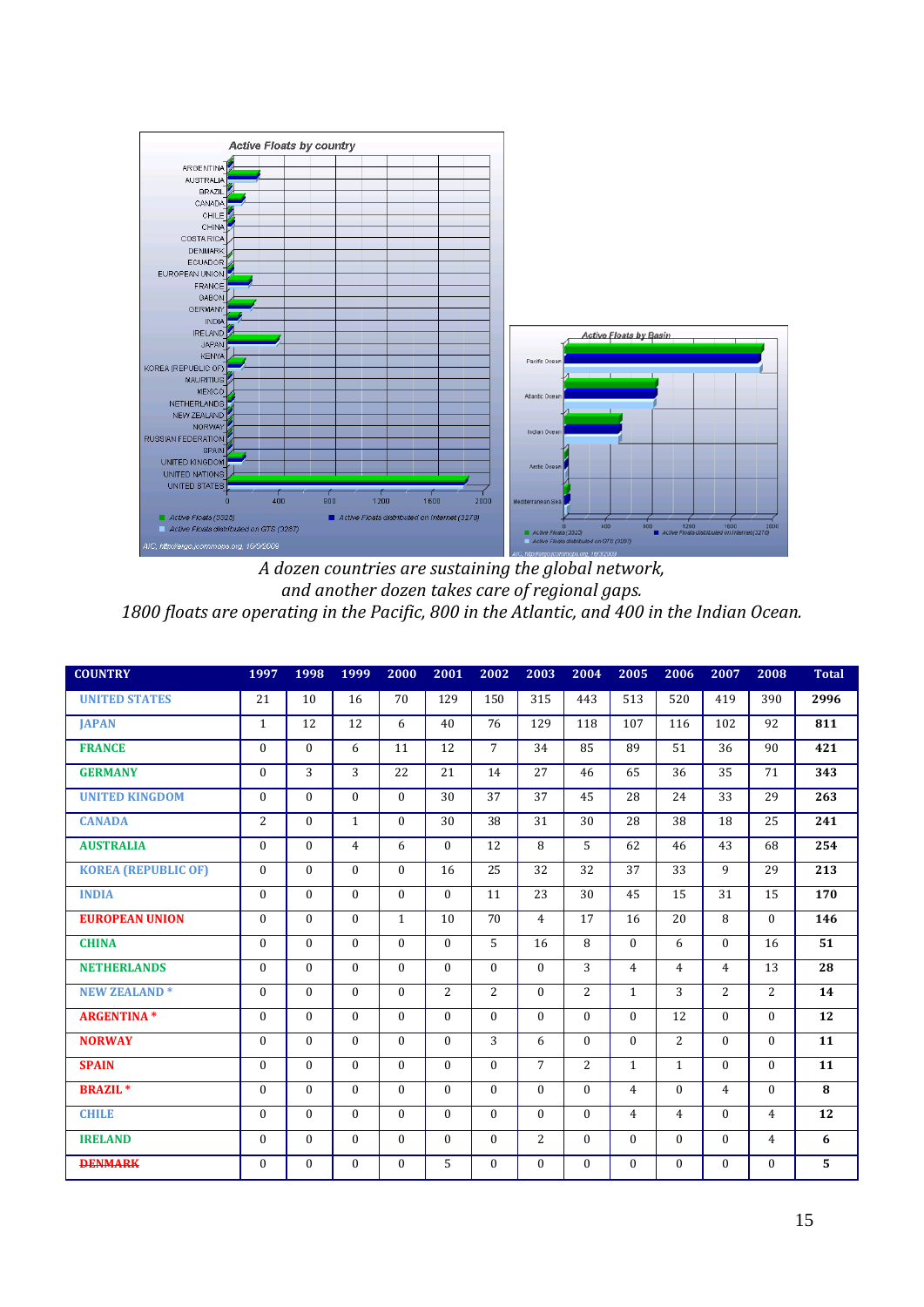| <b>MAURITIUS*</b>          |    |    |    |     |     | u      |     |     |      | ⌒<br>∼ |     |     |   |
|----------------------------|----|----|----|-----|-----|--------|-----|-----|------|--------|-----|-----|---|
| <b>-RUSSIAN FEDERATION</b> |    |    |    |     | C   | n<br>∼ |     | ◠   |      |        |     |     |   |
| <b>ECUADOR*</b>            |    |    |    |     | C   | u      |     |     |      |        | n   |     | 3 |
| <b>COSTA RICA *</b>        |    |    |    |     | 0   | v      |     |     | n    |        |     |     | ີ |
| <b>MEXICO*</b>             |    |    |    |     | 0   | ''     |     |     | ◠    |        |     |     | ∍ |
| <b>TOTAL</b>               | 24 | 25 | 43 | 116 | 295 | 452    | 672 | 870 | 1008 | 933    | 747 | 848 |   |

*14 countries deployed floats in 2008. In green the contributions that have substantially increased, in blue the one that have maintained the same level , in red the ones that decreased. Crossout countries have apparently stopped their contribution (3 years without deployment). (\*) Argo Donor Programmes.*



*Argo yearly deployments.*



*2008 is a good year for Argo, especially in the Atlantic Ocean with increased contributions from France and Germany.*